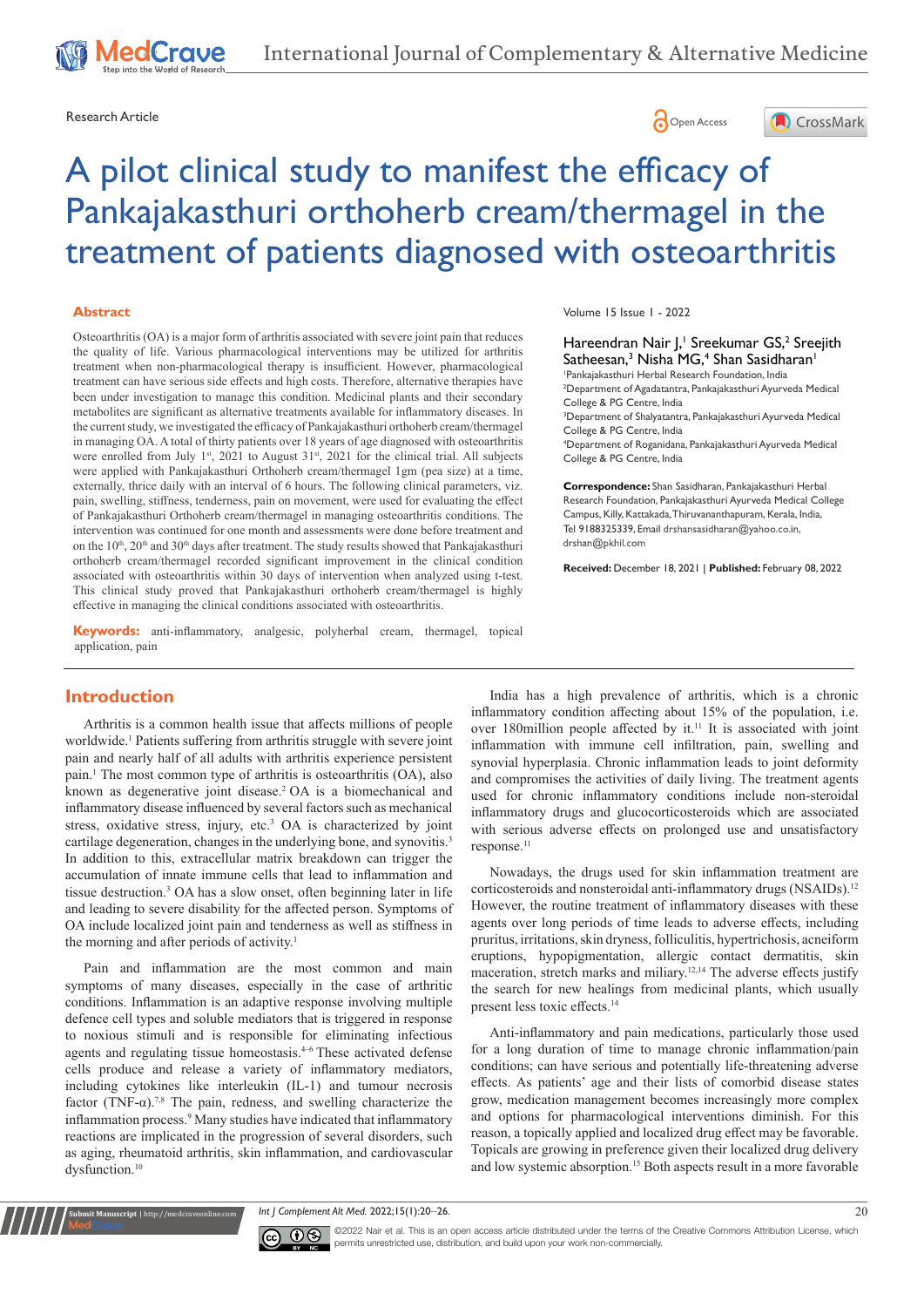side effect profile for patients seeking pain relief. Topical medications differ from transdermal medications in that transdermal drug delivery systems are designed to deliver drugs systemically through cutaneous absorption from external application.<sup>15</sup> Topical preparations are designed for localized effects, thereby minimizing systemic effects.

Keeping these points, recently Pankajakasthuri Herbals India Pvt. Ltd. has formulated Pankajakasthuri orthoherb cream/thermagel (DL. NO: 50/25D/96) for managing the severe inflammation and joint pain. This product contains 23 active Ayurvedic herbal ingredients like *Adathoda vasica, Aegle marmelos, Ricinus communis, Azadirachta indica, Sida retusa, Tragia involucrata,* etc., along with essential oils that could increase blood circulation/blood pooling through vasodilation and could relieve pain through counter stimulation. Several research articles were available on the anti-inflammatory and analgesic properties of the ingredients used for the formulation of Pankajakasthuri orthoherb cream/thermagel.16-25 Furthermore, this formulation recorded significant antiinflammatory and analgesic effects in the preclinical studies.<sup>26</sup>A toxicity probe also revealed that this formulation is safe and free from any toxic effects.<sup>27</sup>

Still, advanced clinical studies are needed to introduce Pankajakasthuri orthoherb cream/thermagel to the market for its widespread clinical application. Hence, the present pilot clinical study was intended to carry out the anti-inflammatory and analgesic activities of orthoherb cream/thermagel in patients presenting with osteoarthritis conditions.

# **Materials and methods**

# **Test drug (Pankajakasthuri orthoherb cream/ thermagel)**

The test drug is Pankajakasthuri orthoherb cream/thermagel, an herbal-based cream/thermagel preparation for topical administration. Pankajakasthuri orthoherb cream/thermagel is manufactured at Good Manufacturing Practices approved production line at Pankajakasthuri Herbals India Pvt. Ltd. situated at Poovachal, Kattakada, Thiruvananthapuram, Kerala, India. The ingredients used for the formulation of Pankajakasthuri orthoherb cream/thermagel is provided in Table 1.

**Table 1** Ingredient used for the formulation of Pankajakasthuri orthoherb cream/thermagel in managing

| S. No        | Sanskrit name | Scientific name         |
|--------------|---------------|-------------------------|
| I            | Vasa          | Adhatoda vasica         |
| $\mathbf{2}$ | Maricham      | Piper nigrum            |
| 3            | Thwak         | Cinnamomum cassia       |
| 4            | <b>Bilwa</b>  | Aegle marmelos          |
| 5            | <b>Franda</b> | Ricinus communis        |
| 6            | Lavanga       | Syzygium aromaticum     |
| 7            | Guggulu       | Commiphora wightii      |
| 8            | <b>J</b> ati  | Jasminum grandiflorum   |
| 9            | Pashanabheda  | Curculiginis orchioides |
| 10           | Amalaki       | Embelica officinalis    |
| П            | Gokshuram     | Tribulus terrestris     |
| 12           | Pata          | Cyclea peltata          |

| S. No | Sanskrit name | Scientific name     |
|-------|---------------|---------------------|
| 13    | Satavari      | Asparagus racemosus |
| 14    | Kataka        | Strychnos potatorum |
| 15    | Nimba         | Azadirachta indica  |
| 16    | Nirgundi      | Vitex negundo       |
| 17    | Chitraka      | Plumbago zeylanica  |
| 18    | Bala          | Sida cordifolia     |
| 19    | Manjista      | Rubia cordifolia    |
| 20    | Punarnava     | Boerhavia diffusa   |
| 21    | Gunja         | Abrus precatorius   |
| 22    | Dusparsa      | Tragia involucrate  |
| 23    | Sahachara     | Barleria prionitis  |

## **Study site**

The study was conducted among patients who attended the OPD of Pankajakasthuri Ayurveda Medical College Hospital & PG Centre, Killy, Kattakada, Thiruvananthapuram, Kerala, India.

## **Study design**

A single-group pre-test and post-test clinical trial with a sample size of 30 patients with osteoarthritis was used in the study. This study was cleared by the IEC with a vide approval number (PKAMC/IEC/ PS/01/2021) and was carried out as per the International Conference of Harmonization Good Clinical Practices Guidelines (ICH-GCP). The trials were conducted between 01<sup>st</sup> July and 31<sup>st</sup> August 2021.

## **Types of participants**

Participants (18years or older) who were diagnosed with knee OA based on radiographic evidence and clinical criteria.

## **Inclusion criteria**

- a) Subjects of either gender from an age group between 18 to 70years, having symptoms of OA for minimum 6 months and maximum 5years.
- b) Classical signs and symptoms of OA Pain during movement and weight bearing, Swelling, Stiffness. Also fulfilling the classical criteria of Osteoarthritis of knee joints mentioned in Ayurvedic texts viz. Shoola (pain), Akunchanaprasarana vedana (pain on flexion and extension), Shotha (oedema) and Sthambha (stiffness of the joints).
- c) Diagnosed case of OA Knee based on Kellegren-Lawerence grading scale (Grade-1 &2)
- d) Subjects willing to sign the informed consent form.

#### **Exclusion criteria**

The following are the exclusion criteria of the study:

- a) Secondary arthritic conditions, Fractures, Ligament tear, Dislocation, Osteomyelitis, SLE, Tumors Bone density disorders.
- b) Anatomical joint deformities, NSAID/Analgesic/steroid treatment for Osteoarthritis.
- c) Patients who have undergone major surgery in the affected joint.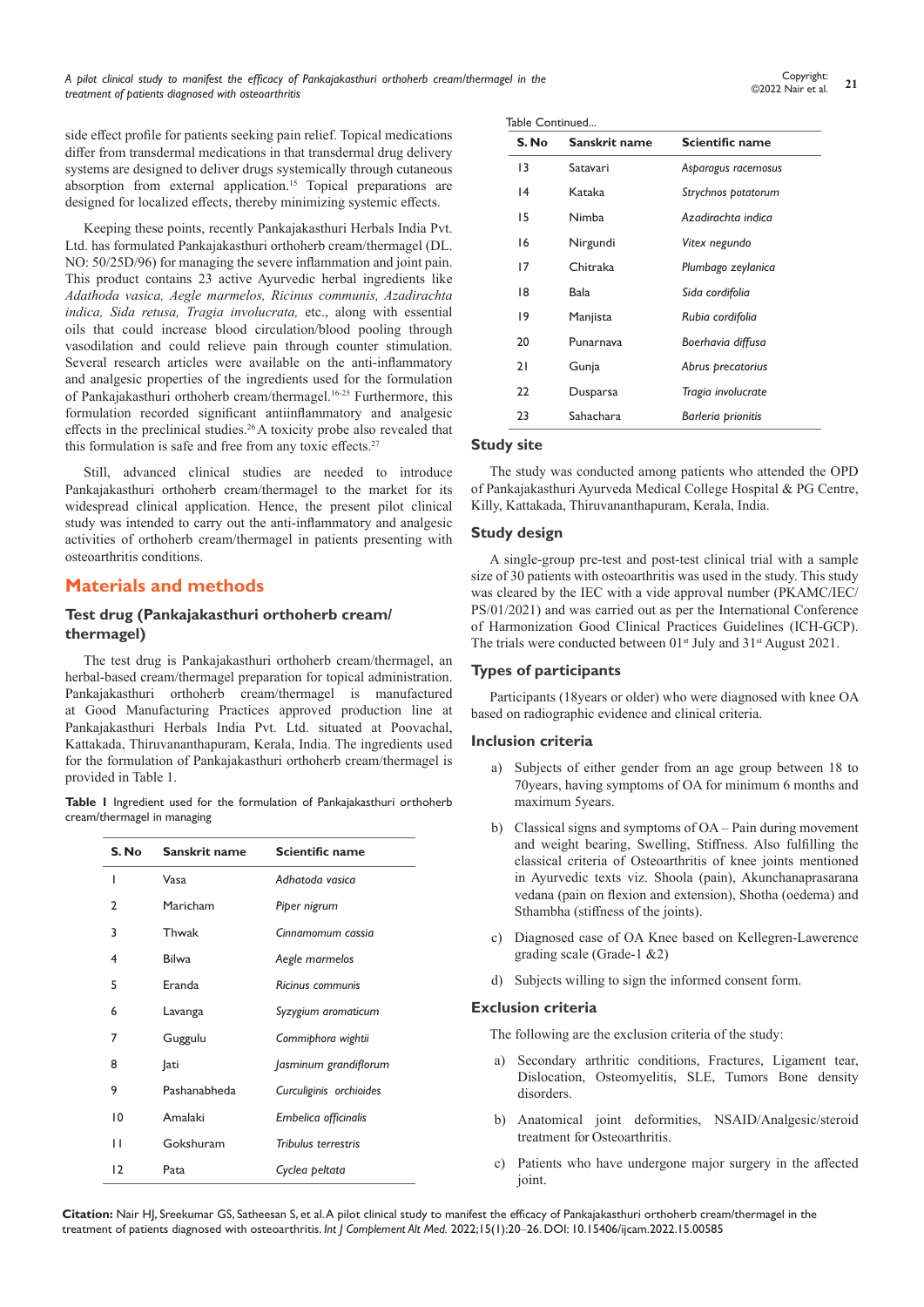- d) Patients with known skin hypersensitivity.
- e) Subjects not willing to sign the informed consent form.

#### **Intervention**

All study subjects were applied with Pankajakasthuri orthoherb cream/thermagel for approx. 1 gm (Pea size) at a time, externally thrice daily with an interval of 6 hours. The intervention was continued for one month and assessments were done before treatment, on the  $10<sup>th</sup>$ ,  $20<sup>th</sup>$  and  $30<sup>th</sup>$  after treatment.

#### **Assessment criteria**

The assessment of the improvement of the clinical condition in the patient was done mainly on the basis of relief from the signs and symptoms of the disease. To assess the effect of therapy objectively, all the signs and symptoms were given a score depending upon their severity. The assessment was based on grading the symptoms like Pain, Swelling in joints, Stiffness, Tenderness and Pain on movement.

#### **Observation period**

The above five assessment criteria were observed before treatment,  $10<sup>th</sup>$ ,  $20<sup>th</sup>$  and  $30<sup>th</sup>$  after treatment.

## **Statistical analysis**

All the results were expressed as mean  $\pm$  SEM. Data analysis was performed using SPSS version 20.0 and Microsoft Office Excel 2007. Statistical significance set at *P*, 0.05.

#### **Results**

This pilot study includes 30 patients to study the efficacy of Pankajakasthuri orthoherb cream/thermagel in patients suffering from osteoarthritis. The observations procured on the assessment parameters of 30 patients before treatment and 10th, 20th and 30th day after treatment were statistically analyzed to determine the effect of the treatment of osteoarthritis with a polyherbal formulation – Pankajakasthuri orthoherb cream/thermagel.

#### **Effect of treatment on pain**

The mean score of the criteria pain before treatment was 3.433±0.114, which reduced to 2.466±0.124 on the 10th day after the treatment, which further reduced to 1.433±0.092 on 20th day after treatment and 0.1±0.005 on the 30th day after treatment. As the p-value of the paired t-test was found to be <0.0001, it can be inferred that pain decreased significantly from before treatment to the 10th, 20th and 30th day after treatment (Figure 1).



**Figure 1** Effect of Pankajakasthuri orthoherb cream/thermagel on pain.

#### **Effect of treatment on swelling**

The mean score of the criteria swelling for the treatment was 2.466 $\pm$ 0.133, which reduced to 1.566 $\pm$ 0.156 on the 10th day after the treatment, which further reduced to 0.566±0.092 on the 20th day after treatment and 0.366±0.089 on the 30th day after treatment. As the p-value of the paired t-test is found to be <0.0001, it can be inferred that swelling decreased significantly from before treatment to the  $10<sup>th</sup>$ ,  $20<sup>th</sup>$  and  $30<sup>th</sup>$  days after treatment (Figure 2).



**Figure 2** Effect of Pankajakasthuri orthoherb cream/thermagel on swelling.

## **Effect of treatment on stiffness**

The mean score of the criteria for stiffness before treatment was  $3.233\pm0.149$ , which reduced to  $2.233\pm0.114$  on the 10th day after the treatment, which further reduced to 1.333±0.087 on the 20th day after treatment and 0.6±0.090 on the 30th day after treatment. As the p-value of the paired t-test is found to be <0.0001, it can be inferred that stiffness decreased significantly from before treatment to the 10th, 20th and 30th days after treatment (Figure 3).



**Figure 3** Effect of Pankajakasthuri orthoherb cream/thermagel on stiffness.

#### **Effect of treatment on tenderness**

The mean score of the criteria for tenderness before treatment was  $2.633\pm0.089$ , which reduced to  $1.500\pm0.092$  on the 10th day after the treatment, which further reduced to 1.066±0.046 on the 20th day after treatment and 0.466±0.092 on 30th day after treatment. As the p- value of the paired t-test is found to be <0.0001, it can be inferred that tenderness decreased significantly from before treatment to the 10th, 20th and 30th days after treatment (Figure 4).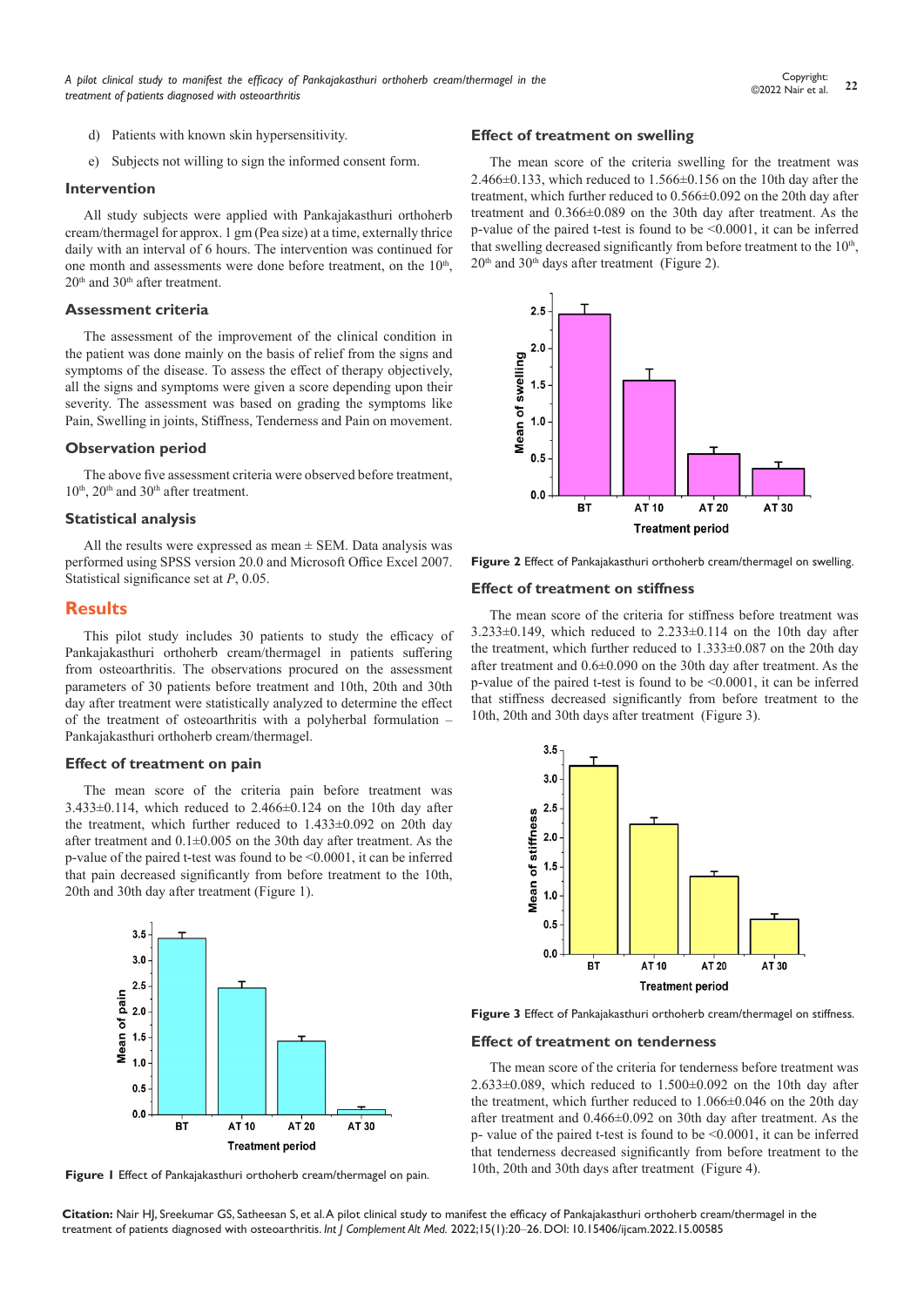

**Figure 4** Effect of Pankajakasthuri orthoherb cream/thermagel on tenderness.

#### **Effect of treatment in pain on movement**

The mean score of the criteria for pain on movement before treatment was 3.366±0.147, which reduced to 2.400±0.113 on the 10th day after the treatment, which further reduced to 1.300±0.466 on the 20th day after treatment, and 0.333±0.479 on the 30th day after treatment. As the p-value of the paired t-test is found to be <0.0001, it can be inferred that pain on movement decreased significantly from before treatment to the 10th, 20th and 30th days after treatment (Figure 5).



**Figure 5** Effect of Pankajakasthuri orthoherb cream/thermagel on pain while moving.

## **Discussion**

Diseases affecting the musculoskeletal system are a major cause of disability worldwide, especially in the elderly population. OA is the most common musculoskeletal disorder that causes a significant financial burden on healthcare systems. This disease is accompanied by a number of symptoms, with pain being the most important one. Joint pain caused by OA reduces the patient's quality of life and causes remarkable morbidity for patients. In addition to these agents, various types of oral neuromodulators, such as certain antidepressants and anticonvulsants, are often prescribed for chronic pain. Although potentially effective in providing meaningful pain relief, oral administration of these systemic agents frequently results in adverse events (AEs), which may preclude their ongoing use and result in discontinuation. However, unfortunately, most of the drugs currently

available on the market are not very effective in OA patients and can only cause small or at their best, modest relief of symptoms. Because of the relatively low effects of common drugs used for treating OA and their adverse effects that can cause significant morbidity and mortality, especially for elderly patients, researchers around the globe are looking for safer and more effective therapies for OA. A challenge in osteoarthritis treatment is deciding which medications will provide the greatest symptom relief with the lowest serious adverse effects. Meanwhile, people who make use of complementary and alternative medicine believe that using "natural" treatments is safer than conventional medical treatments.<sup>28</sup> Thus, topical analgesics were developed, in part, to provide the symptomatic benefits seen with oral agents but without the systemic AEs associated with oral analgesics. Topical administration of analgesics can produce clinically effective drug concentrations at a peripherally located site of injury or inflammation, without resulting in high systemic concentrations that may increase the likelihood of AEs.29-32 The present study attempted to determine the efficacy of Pankajakasthuri orthoherb cream/ thermagel in the management of osteoarthritis by assessing prescribed parameters. This study revealed many positive and promising results that fulfil the study objectives.

*Commiphora wightii* (Guggulu) one of the major ingredients in our formulation, possesses anti-inflammatory and analgesic actions. It helps in the prevention of degenerative changes that may occur in bones and joints due to arthritis. *C. wightii* reduces inflammation, stiffness, and pain associated with arthritis while also improving joint mobility.<sup>33</sup> Earlier pharmacological studies on *C. wightii* have established its anti-inflammatory and anti-arthritic activities in formaldehyde-induced arthritis, in albino rats.<sup>34</sup> A significant antiinflammatory and anti-arthritic activity of oleo-gum resin has been reported against carrageenan-induced rat paw edema, granuloma pouch, as well as adjuvant arthritis.<sup>35</sup> A study presented at a recent meeting of the American College of Rheumatology, has shown that herbal Ayurvedic therapy consists of *C. wightii*, which is as effective in treating knee osteoarthritis as a commonly prescribed medication (Celebrex) and Glucosamine, and with fewer side effects. In addition, *C. wightii* has been shown to be a potent inhibitor of the enzyme, Nuclear Factor Kappa-light-chain-enhancer of activated B cells (NFKB), which regulates the body's inflammatory response. There are several studies that show how inflammation and joint swelling are decreased after administration of the extracts of *C. wightii* resin.36

*Vitex nigundo* (Nirgundi) possesses both analgesic and antiinflammatory actions.<sup>37</sup> It has been used to treat disorders characterised by swelling and pain in the majority of the ayurvedic text books.<sup>38,39</sup> It has been shown to have a preventive effect on the development of formaldehyde-induced experimental arthritis.<sup>40</sup>The present study supports these earlier observations and recommendations by the classical reference dictionaries of ayurveda. The traditional use of *V. negundo* seeds as an anti-inflammatory agent, together with modern pharmacological studies, suggested it has potential therapeutic effects in the treatment of RA.

*Aegle marmelos* (L.) Correa commonly known as Beal or Bilwa belongs to the family Rutaceae and has been widely used in Ayurveda for the treatment of *Sandhigata vata*. In vitro anti- arthritic activity of different extracts of *A. marmelos* was screened against protein denaturation against bovine serum albumin and egg albumin. The fruit extract of *A. marmelos* showed significantly higher anti-arthritic activity at increasing concentration. The flavonoids and triterpenoids present in *A. marmelos* may be the reason for this anti- arthritic activity. Hence, *A. marmelos* can be used as an anti-arthritic agent.<sup>41</sup>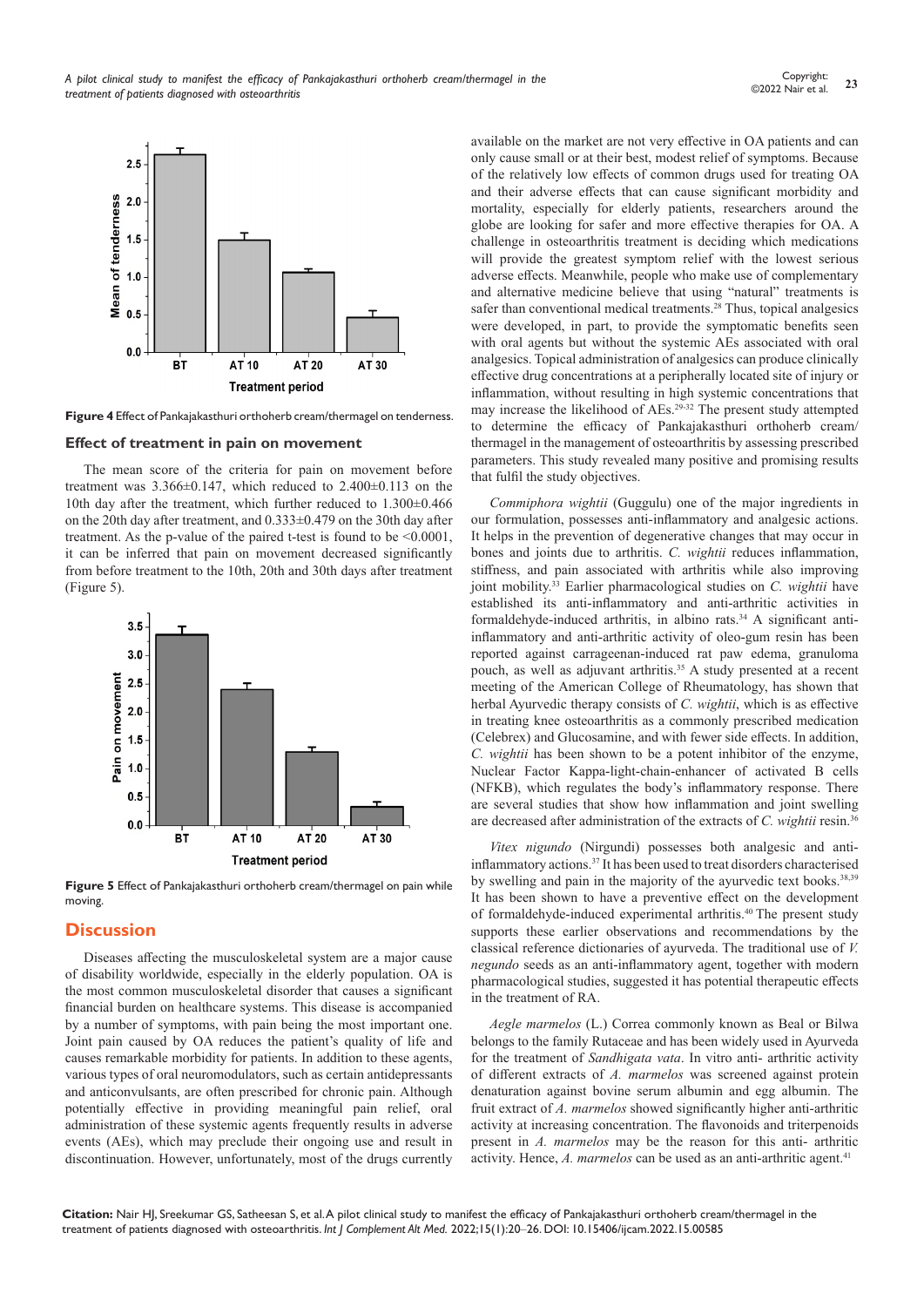*Ricinus communis* (Eranda) leaf extract shows a significant antiarthritic effect at the 200mg/kg and 400mg/kg dose levels. It might be due to the presence of phytochemicals such as flavonoids and saponin.<sup>42</sup> The results of 80% methanolic extract (500mg/kg) and total flavonoids fractions (50mg/kg) were at par with diclofenac sodium (20mg/kg). *Ricinus communis* leaves have anti-inflammatory potential and flavonoids dominate this activity in the extract.<sup>43</sup>

*Curculiginis orchioides* (Pashanabheda) curculigoside exhibited significant anti-arthritic activity in vivo and in vitro. This may be mediated by inhibition of pro-inflammatory cytokine release and downregulation of JAK/STAT signalling pathway proteins, as well as an increase in NF-κB and IκB expression. Findings from this study suggest that curculigoside could be regarded as a potential candidate drug for arthitis treatment. <sup>44</sup>

The extract of *Boerhaavia diffusa* (Punarnava) possesses potentially useful anti-arthritic activity in the Complete Freunds Adjuvant model. According to one study, 1000mg petroleum ether extract of *B. diffusa* roots produced an 81.58 percent response when compared to the standard drug (Indomethcin), while 500mg petroleum ether extract of *B. diffusa* roots produced a 41.92 percent response when compared to the standard.45 Anti-inflammatory effect of *B. diffusa* was evaluated in rats by Sudhamadhuri and Kalasker.<sup>46</sup> Aqueous extracts were prepared from the plant leaves and their activity was determined on subacute inflammation (cotton pellet induced granuloma) and acute inflammation (carrageenan induced paw edema) in rats. Preadministration of the extracts (200 and 400mg/kg) to the rats resulted in dose-dependent anti-inflammatory activity against sub-acute as well as acute inflammation. It was concluded that the above effects of the extracts were probably due to inhibition of chemical mediators of inflammation.

Treatment with *Abrus precatorius* (Gunja) was found to possess potent anti-arthritic activity with the least toxicity (no ulcerogenic) and the treatment significantly inhibited the development phase of arthritis, which is further supported by its radiographic analysis. Its anti- inflammatory effect was comparable to that of indomethacin  $(10mg/kg).47$ 

*Adhatoda vasica* L. is an indigenous herb belonging to family Acanthaceae. The plant has been used in the indigenous system of medicine in worldwide as herbal remedy for treating various diseases including rheumatism and rheumatic painful inflammatory swellings. The anti-inflammatory potential of ethanolic extract has been determined by using carrageenan-induced paw edema assay, formalin-induced paw edema assay in albino rats. The ethanolic extract of *Adhatoda vasica* produced dose dependent inhibition of carrageenan and formalin-induced paw edema.<sup>48</sup>

The ethyl acetate and methanol extracts of the root of *S. cordifolia*, when tested in rats, using the carrageenan-induced edema model, both produced anti-inflammatory effects. Nevertheless, the effect of the ethyl acetate, at a dose of 600mg/kg, was equivalent to that of indomethacin. In addition, the ethyl acetate extracts of the aerial parts and root of this species exhibited substantial central and analgesic activity, employing the acetic acid induced writhing and hot plate methods.49 An aqueous extract of S. cordifolia leaves was examined in animal models for their pharmacological properties and found to possess anti-inflammatory and analgesic functions, with low acute toxicity in mice. Some experimental evidence suggested the latter effects are mediated via interference with cyclooxygenase pathways.<sup>50</sup>

Ethanol and aqueous extracts of aerial parts of *S. rhombifolia* was reported to be useful in the treatment of arthritis.<sup>51</sup> The ethanol extract (95%) of aerial parts of S. rhombifolia possesses anti-inflammatory

activity in Het-Cam assay and inhibit NF-Kappa B activation (100μg/ ml) using cell culture of CA-Hela.<sup>52</sup>

Clove essential oil and eugenol derived from *S. aromaticum* have been documented to possess useful analgesic, anesthetic, and antiseptic effects and are therefore commonly used in dentistry.53 In addition to that, they showed an anti-inflammatory efficacy against murine macrophages by suppressing the pro-inflammatory cytokines production<sup>54</sup> and eugenol prohibited IL-8 production enhancement against human gingival fibroblasts (HGF) but not against skin keratinocytes (HaCat) or periodontal ligament fibroblasts (HPLF).<sup>55</sup>

A study result has confirmed that extract of *A. indica* leaves at a dose of 200mg/kg, p.o., showed significant anti-inflammatory activity in cotton pellet granuloma assay in rats.<sup>56</sup> Other study results revealed that neem leaf extract showed significant anti-inflammatory effect but it is less efficacious than that of dexamethasone<sup>57</sup> and study results suggest that nimbidin suppresses the functions of macrophages and neutrophils relevant to inflammation.58

Earlier finding showed immunomodulator and anti-inflammatory effect of bark and leave extracts and antipyretic and anti-inflammatory activities of oil seeds.59,60 Experimentation was made to evaluate the analgesic activity of neem seed oil on albino rats and results of the study showed that neem seed oil showed significant analgesic effect in the dose of 1 and 2mL/kg and oil has dose-dependent analgesic activity.<sup>61</sup>

Another study was made to investigate the anti-inflammatory effect of neem seed oil (NSO) on albino rats using carrageenan-induced hind paw oedema and results revealed that NSO showed increased inhibition of paw oedema with the progressive increase in dose from 0.25mL to 2mL/kg body weight. At the dose of 2mL/kg body weight, NSO showed maximum (53.14%) inhibition of oedema at 4 hour of carrageenan injection.<sup>62</sup>

# **The outcome of the clinical study**

Pankajakasthuri orthoherb cream/thermagel is a new herbal formulation that has clinically proven its capacity to combat osteoarthritis.

# **Acknowledgments**

Authors give adored Pranams to "Aadhyathma Chinthalayesan", Chinthala Ashram, Pothencode, Trivandrum, Kerala, India for his benevolence and blessings. We sincerely acknowledge Pankajakasthuri Herbal Research Foundation/Pankajakasthuri Ayurveda Medical College & PG Centre, Kattakada, Thiruvananthapuram, Kerala, India, and Pankajakasthuri Herbals India Pvt. Ltd, Poovachal, Kattakada, Thiruvananthapuram, Kerala, India for providing necessary support to conduct studies. Further, we thank all the Directors and staffs of Pankajakasthuri Herbal Research Foundation, Pankajakasthuri Ayurveda Medical College & PG Centre and Pankajakasthuri Herbals India Pvt. Ltd for their supports to complete this clinical trial smoothly.

# **Conflicts of interest**

Author declares there are no conflicts of interest.

## **Funding**

None.

## **References**

1. [Lindler BN, Long KE, Taylor NA, et al. Use of Herbal Medications](https://pubmed.ncbi.nlm.nih.gov/33126603/)  [for Treatment of Osteoarthritis and Rheumatoid Arthritis.](https://pubmed.ncbi.nlm.nih.gov/33126603/) *Medicines*. [2020;7\(11\):67.](https://pubmed.ncbi.nlm.nih.gov/33126603/)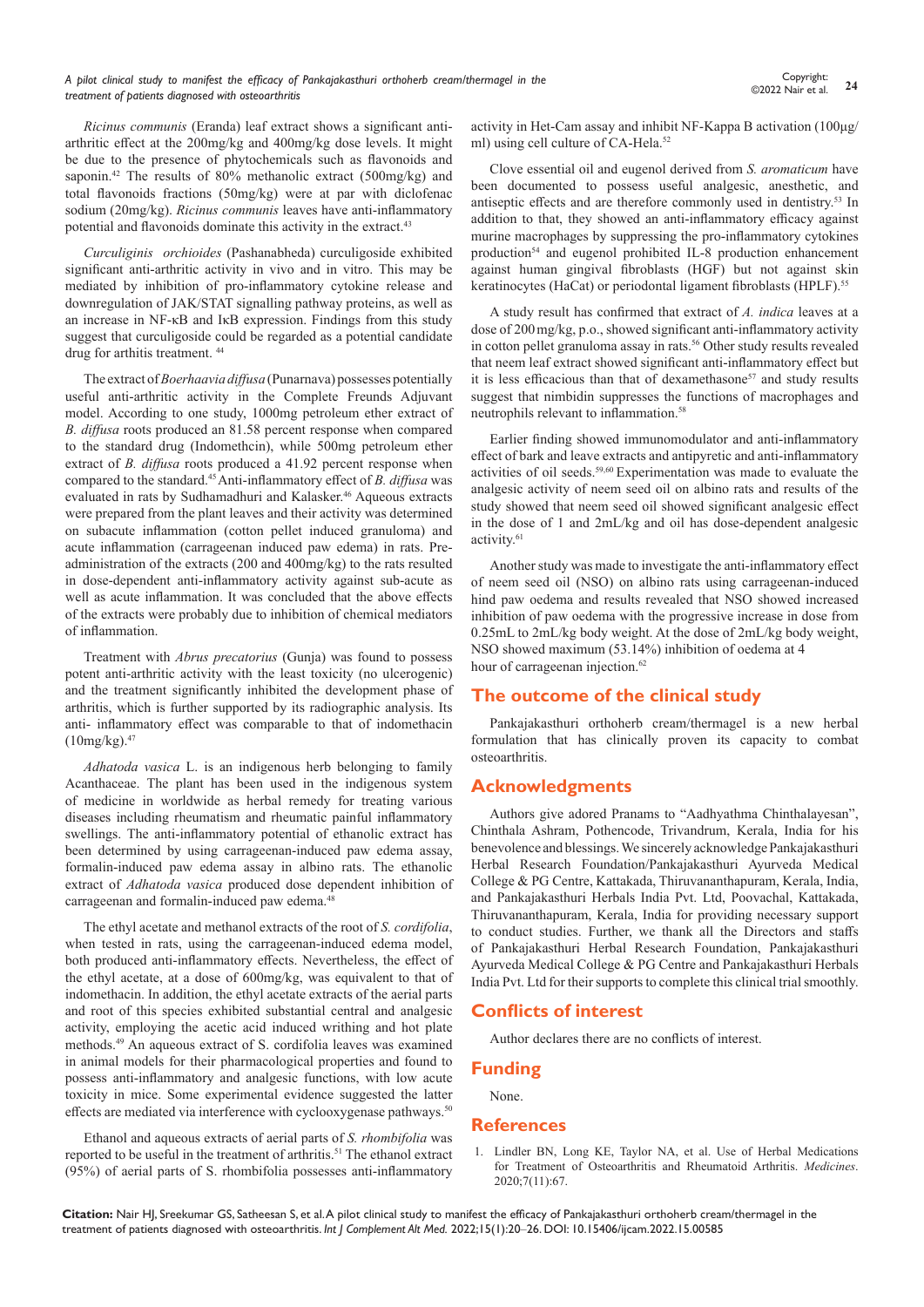*A pilot clinical study to manifest the efficacy of Pankajakasthuri orthoherb cream/thermagel in the treatment of patients diagnosed with osteoarthritis*

2. [CDC. Osteoarthritis. USA: CDC; 2019.](https://www.cdc.gov/arthritis/basics/ osteoarthritis.htm)

- 3. [Mobasheri A, Batt M. An update on the pathophysiology of osteoarthritis.](https://pubmed.ncbi.nlm.nih.gov/27546496/)  *Ann Phys Rehabil Med*[. 2016;59\(5–6\):333–339.](https://pubmed.ncbi.nlm.nih.gov/27546496/)
- 4. [de Cássia da Silveira E Sá R, Andrade LN, Dos Reis Barreto de Oliveira](https://pubmed.ncbi.nlm.nih.gov/24473208/)  [R, et al. A review on anti–inflammatory activity of phenylpropanoids](https://pubmed.ncbi.nlm.nih.gov/24473208/)  found in essential oils. *Molecules*[. 2014;19\(2\):1459–1480.](https://pubmed.ncbi.nlm.nih.gov/24473208/)
- 5. [Gay NJ, Symmons MF, Gangloff M, et al. Assembly and localization](https://pubmed.ncbi.nlm.nih.gov/25060580/)  [of Toll–like receptor signalling complexes.](https://pubmed.ncbi.nlm.nih.gov/25060580/) *Nat Rev Immunol*. [2014;14\(8\):546–558.](https://pubmed.ncbi.nlm.nih.gov/25060580/)
- 6. [Benly P. Role of histamine in acute inflammation](https://www.jpsr.pharmainfo.in/Documents/Volumes/vol7Issue06/jpsr07061526.pdf)*. J Pharm Sci Res*. [2015;7\(6\):373–378.](https://www.jpsr.pharmainfo.in/Documents/Volumes/vol7Issue06/jpsr07061526.pdf)
- 7. [Reinke JM, Sorg H. Wound repair and regeneration.](https://onlinelibrary.wiley.com/journal/1524475x) *Eur Surg Res*. [2012;49:3543.](https://onlinelibrary.wiley.com/journal/1524475x)
- 8. [Borges MC, Vinolo MA, Crisma AR, et al. High–fat diet blunts activation of](https://pubmed.ncbi.nlm.nih.gov/23085013/)  [the nuclear factor–κB signaling pathway in lipopolysaccharide–stimulated](https://pubmed.ncbi.nlm.nih.gov/23085013/)  [peritoneal macrophages of Wistar rats.](https://pubmed.ncbi.nlm.nih.gov/23085013/) *Nutrition*. 2013;29(2):443–449.
- 9. [Park SK, Park SJ, Park SM, et al. Inhibition of Acute Phase Inflammation](https://pubmed.ncbi.nlm.nih.gov/24288559/)  [by Laminaria japonica through Regulation of iNOS–NF– κ B Pathway.](https://pubmed.ncbi.nlm.nih.gov/24288559/)  *[Evid Based Complement Alternat Med](https://pubmed.ncbi.nlm.nih.gov/24288559/)*. 2013;2013:439498.
- 10. [Pashmforosh M, Rajabi Vardanjani H, Rajabi Vardanjani H, et al. Topical](https://pubmed.ncbi.nlm.nih.gov/30344282/)  [Anti–Inflammatory and Analgesic Activities of Citrullus colocynthis](https://pubmed.ncbi.nlm.nih.gov/30344282/)  [Extract Cream in Rats.](https://pubmed.ncbi.nlm.nih.gov/30344282/) *Medicina*. 2018;54(4):51.
- 11. [Dhande PP, Gupta AO, Jain S, et al. Anti–inflammatory and Analgesic](https://pubmed.ncbi.nlm.nih.gov/28892928/)  [Activities of Topical Formulations of Pterocarpus Santalinus Powder in](https://pubmed.ncbi.nlm.nih.gov/28892928/)  [Rat Model of Chronic Inflammation.](https://pubmed.ncbi.nlm.nih.gov/28892928/) *J Clin Diagn Res*. 2017;11(7):FF01– [FF04.](https://pubmed.ncbi.nlm.nih.gov/28892928/)
- 12. Selvarani K, Bai GVS. Anti–arthritic activity of Cayratia pedata leaf extract in Freund's adjuvant induced arthritic rats. *Int J Res Plant Sci*. 2014;4(2):55–59.
- 13. [Gomes A, Bhattacharya S, Chakraborty M, et al. Anti–arthritic activity](https://pubmed.ncbi.nlm.nih.gov/19825384/)  [of Indian monocellate cobra \(Naja kaouthia\) venom on adjuvant induced](https://pubmed.ncbi.nlm.nih.gov/19825384/)  arthritis. *Toxicon*[. 2010;55\(2–3\):670–673.](https://pubmed.ncbi.nlm.nih.gov/19825384/)
- 14. [Kanagasanthosh K, Shanmugapriyan S, Kavirajan V. Evaluation of](https://www.omicsonline.org/peer-reviewed/evaluation-of-acute-toxicity-antiinflammatory-activity-and-phytochemical-screening-of-ethanolic-extract-of-azadirachta-indica-leav-61209.html)  [acute toxicity, anti–inflammatory activity and phytochemical screening](https://www.omicsonline.org/peer-reviewed/evaluation-of-acute-toxicity-antiinflammatory-activity-and-phytochemical-screening-of-ethanolic-extract-of-azadirachta-indica-leav-61209.html)  [of ethanolic extract of Azadirachta indica leaves.](https://www.omicsonline.org/peer-reviewed/evaluation-of-acute-toxicity-antiinflammatory-activity-and-phytochemical-screening-of-ethanolic-extract-of-azadirachta-indica-leav-61209.html) *Int J Res Dev Pharm*. [2015;4\(5\):1737–1742.](https://www.omicsonline.org/peer-reviewed/evaluation-of-acute-toxicity-antiinflammatory-activity-and-phytochemical-screening-of-ethanolic-extract-of-azadirachta-indica-leav-61209.html)
- 15. [Szunerits S, Boukherroub R. Heat: A Highly Efficient Skin Enhancer for](https://www.frontiersin.org/articles/10.3389/fbioe.2018.00015/full#:~:text=Heat%3A A Highly Efficient Skin Enhancer for Transdermal Drug Delivery,-Sabine Szunerits* and&text=Advances in materials science and,the development of personalized medicine.)  [Transdermal Drug Delivery.](https://www.frontiersin.org/articles/10.3389/fbioe.2018.00015/full#:~:text=Heat%3A A Highly Efficient Skin Enhancer for Transdermal Drug Delivery,-Sabine Szunerits* and&text=Advances in materials science and,the development of personalized medicine.) *Front Bioeng Biotechnol*. 2018;6:15.
- 16. [Mulla W, More S, Jamge SB, et al. Evaluation of anti–inflammatory and](https://sphinxsai.com/s_v2_n2/PT_V.2No.2/phamtech_vol2no.2_pdf/PT=60 _1364-1368_.pdf)  [analgesic activities of ethanolic extract of roots Adhatoda vasica Linn.](https://sphinxsai.com/s_v2_n2/PT_V.2No.2/phamtech_vol2no.2_pdf/PT=60 _1364-1368_.pdf)  *[Inter J Pharm Tech Res](https://sphinxsai.com/s_v2_n2/PT_V.2No.2/phamtech_vol2no.2_pdf/PT=60 _1364-1368_.pdf)*. 2010;2:1364–1368.
- 17. [Kumar S, Vandana, Udaya A, et al. Analgesic, Anti–inflammatory and](https://www.ijsr.net/get_abstract.php?paper_id=SUB157156)  [Anti–Pyretic Effects of Azadirachta indica \(Neem\) Leaf Extract in Albino](https://www.ijsr.net/get_abstract.php?paper_id=SUB157156)  Rats. *Inter J Sci Res*[. 2015;4:713–721.](https://www.ijsr.net/get_abstract.php?paper_id=SUB157156)
- 18. Naik MR, Bhattacharya A, Behera R, et al. Study of anti–inflammatory effect of neem seed oil (Azadirachta indica) on infected albino rats. *J Health Res Rev*. 2014;1:66–69.
- 19. [Arul V, Miyazaki S, Dhananjayan R. Studies on the anti–inflammatory,](https://www.proquest.com/docview/1849383464)  [antipyretic and analgesic properties of the leaves of Aegle marmelos Corr.](https://www.proquest.com/docview/1849383464)  *J Ethnopharmacol*[. 2005;96\(1–2\):159–163.](https://www.proquest.com/docview/1849383464)
- 20. [Benni JM, Jayanthi MK, Suresha RN. Evaluation of the anti–](https://pubmed.ncbi.nlm.nih.gov/21844992/) [inflammatory activity of Aegle marmelos \(Bilwa\) root.](https://pubmed.ncbi.nlm.nih.gov/21844992/) *Indian J Pharmacol* [2011;43\(4\):393–397.](https://pubmed.ncbi.nlm.nih.gov/21844992/)
- 21. [Ilavarasan R, Mallika M, Venkataraman S. Anti–inflammatory and](https://pubmed.ncbi.nlm.nih.gov/16310994/)  [free radical scavenging activity of Ricinus communis root extract.](https://pubmed.ncbi.nlm.nih.gov/16310994/) *J Ethnopharmacol*[. 2006;103\(3\):478–480.](https://pubmed.ncbi.nlm.nih.gov/16310994/)
- 22. [Taur DJ, Waghmare MG, Bandal RS, et al. Antinociceptive activity of](https://pubmed.ncbi.nlm.nih.gov/23569744/)  *Ricinus communis* L. leaves. *[Asian Pac J Trop Biomed](https://pubmed.ncbi.nlm.nih.gov/23569744/)*. 2011;1(2):139– [141.](https://pubmed.ncbi.nlm.nih.gov/23569744/)
- 23. [Franzotti EM, Santos CV, Rodrigues HM, et al. Anti–inflammatory,](https://pubmed.ncbi.nlm.nih.gov/10967481/)  [analgesic activity and acute toxicity of](https://pubmed.ncbi.nlm.nih.gov/10967481/) *Sida cordifolia* L. (*Malva–branca*). *J Ethnopharmacol*[. 2000;72\(1–2\):273–277.](https://pubmed.ncbi.nlm.nih.gov/10967481/)
- 24. [Kanth VR, Diwan PV. Analgesic, anti–inflammatory and hypoglycaemic](https://pubmed.ncbi.nlm.nih.gov/10189958/)  [activities of Sida cordifolia.](https://pubmed.ncbi.nlm.nih.gov/10189958/) *Phytother Res*. 1999;13(1):75–77.
- 25. [Dhara AK, Suba V, Sen T, et al. Preliminary studies on the anti–](https://pubmed.ncbi.nlm.nih.gov/10967479/) [inflammatory and analgesic activity of the methanolic fraction of the root](https://pubmed.ncbi.nlm.nih.gov/10967479/)  [extract of Tragia involucrata Linn.](https://pubmed.ncbi.nlm.nih.gov/10967479/) *J Ethnopharmacol*. 2000;72(1–2):265– [268.](https://pubmed.ncbi.nlm.nih.gov/10967479/)
- 26. [Hareendran Nair J, Shan Sasidharan.](https://medcraveonline.com/PPIJ/PPIJ-09-00345.pdf) *In–vivo* studies to manifest the [potent anti–inflammatory and analgesic effect of the topical formulation,](https://medcraveonline.com/PPIJ/PPIJ-09-00345.pdf)  [Pankajakasthuri orthoherb cream/thermagel upon single application in](https://medcraveonline.com/PPIJ/PPIJ-09-00345.pdf)  wistar albino rats. *[Pharm Pharmacol Int J](https://medcraveonline.com/PPIJ/PPIJ-09-00345.pdf).* 2021:9(5):201-208.
- 27. [Hareendran Nair J, Shan Sasidharan. Dermal irritation study of](https://www.heraldopenaccess.us/article_pdf/66/dermal-irritation-study-of-pankajakasthuri-orthoherb-cream-thermagel-a-potent-polyherbal-anti-inflammatory-and-analgesic-formulation-for-topical-application-in-healthy-new-zealand-white-rabbits.pdf)  [Pankajakasthuri orthoherb cream/thermagel, a potent polyherbal](https://www.heraldopenaccess.us/article_pdf/66/dermal-irritation-study-of-pankajakasthuri-orthoherb-cream-thermagel-a-potent-polyherbal-anti-inflammatory-and-analgesic-formulation-for-topical-application-in-healthy-new-zealand-white-rabbits.pdf)  [antiinflammatory and analgesic formulation for topical application in](https://www.heraldopenaccess.us/article_pdf/66/dermal-irritation-study-of-pankajakasthuri-orthoherb-cream-thermagel-a-potent-polyherbal-anti-inflammatory-and-analgesic-formulation-for-topical-application-in-healthy-new-zealand-white-rabbits.pdf)  [healthy New Zealand white rabbits.](https://www.heraldopenaccess.us/article_pdf/66/dermal-irritation-study-of-pankajakasthuri-orthoherb-cream-thermagel-a-potent-polyherbal-anti-inflammatory-and-analgesic-formulation-for-topical-application-in-healthy-new-zealand-white-rabbits.pdf) *J Toxicol: Curr Res*. 2021;5:022.
- 28. [Ardiyanto D, Triyono A, Widhi PRA, et al. Clinical trial of osteoarthritis](https://www.neliti.com/publications/63727/clinical-trial-of-osteoarthritis-jamu-formula-compare-to-piroxicam)  [jamu formula compare to piroxicam.](https://www.neliti.com/publications/63727/clinical-trial-of-osteoarthritis-jamu-formula-compare-to-piroxicam) *Health Sci J Indones*. 2016;7.
- 29. [Heyneman CA, Lawless–Liday C, Wall GC. Oral versus topical NSAIDs](https://pubmed.ncbi.nlm.nih.gov/11030467/)  [in rheumatic diseases: a comparison.](https://pubmed.ncbi.nlm.nih.gov/11030467/) *Drugs*. 2000;60(3):555–574.
- 30. [Haroutiunian S, Drennan DA, Lipman AG. Topical NSAID therapy for](https://pubmed.ncbi.nlm.nih.gov/20210866/)  musculoskeletal pain. *Pain Med*[. 2010;11\(4\):535–549.](https://pubmed.ncbi.nlm.nih.gov/20210866/)
- 31. [Ribeiro MD, Joel SP, Zeppetella G. The bioavailability of morphine](https://pubmed.ncbi.nlm.nih.gov/15120772)  [applied topically to cutaneous ulcers.](https://pubmed.ncbi.nlm.nih.gov/15120772) *J Pain Symptom Manage*. [2004;27\(5\):434–439.](https://pubmed.ncbi.nlm.nih.gov/15120772)
- 32. [Paice JA, Von Roenn JH, Hudgins JC, et al. Morphine bioavailability](https://pubmed.ncbi.nlm.nih.gov/18178369/)  [from a topical gel formulation in volunteers.](https://pubmed.ncbi.nlm.nih.gov/18178369/) *J Pain Symptom Manage*. [2008;35\(3\):314–320.](https://pubmed.ncbi.nlm.nih.gov/18178369/)
- 33. http://www.livestrong.com/article/115826–benefits–guggul
- 34. Gujral M, Sareen K, Tangri KK, **et al.** [Antiarthritic and anti–inflammatory](https://pubmed.ncbi.nlm.nih.gov/13709695/)  [activity of gum guggul \(Balsamodendron mukul Hook\).](https://pubmed.ncbi.nlm.nih.gov/13709695/) *IndianJ Physiol Pharmacol*[. 1960;4:267–273.](https://pubmed.ncbi.nlm.nih.gov/13709695/)
- 35. [Arora RB, Kapoor V, Gupta SK, et al. Isolation of a crystalline steroidal](https://pubmed.ncbi.nlm.nih.gov/5144347/)  [compound from Commiphora mukul and its anti–inflammatory activity.](https://pubmed.ncbi.nlm.nih.gov/5144347/)  *Indian J Exp Biol*[. 1971;9:403–404.](https://pubmed.ncbi.nlm.nih.gov/5144347/)
- 36. Chopra Center Healing Wisdom.com. Patel S. Ayurvedic Approaches to Osteoarthritis–Part I. HealngWisdom.c2013.
- 37. [Sharma PC, Yelne MB, Dennis TJ, et al. Database on medicinal plants](https://agris.fao.org/agris-search/search.do?recordID=US201300132829)  [used in Ayurveda. India, New Delhi: Central council of Research in](https://agris.fao.org/agris-search/search.do?recordID=US201300132829)  [Ayurveda and Siddha; 2001. p. 451.](https://agris.fao.org/agris-search/search.do?recordID=US201300132829)
- 38. [Manisha R Sharma, Charmi S Mehta, et al. Multimodal Ayurvedic](https://pubmed.ncbi.nlm.nih.gov/24049405/)  [management for Sandhigatavata \(Osteoarthritis of knee joints\).](https://pubmed.ncbi.nlm.nih.gov/24049405/) *Ayu*. [2013;34\(1\):49–55.](https://pubmed.ncbi.nlm.nih.gov/24049405/)
- 39. Vaidya B. Nighantu Adarsha. NirgundyadiVarga. India, Vadodara: Gujarat Pustakalaya Sahayaka Sahakari Mandali; 1999. p. 803.
- 40. [Chaturvedi GN, Singh RH. Experimental studies on the anti arthritic](https://pubmed.ncbi.nlm.nih.gov/14266449/)  [effect of certain indigenous drugs.](https://pubmed.ncbi.nlm.nih.gov/14266449/) *Indian J Med Res*. 1965;53:71–80.
- 41. [Sivakumar G, Gopalasatheeskumar K, Gowtham K, et al. Phytochemical](https://rjptonline.org/AbstractView.aspx?PID=2020-13-6-40)  [analysis, Antioxidant and Antiarthritic activities of different solvent](https://rjptonline.org/AbstractView.aspx?PID=2020-13-6-40)  [extract of Aegle marmelos L. unripe fruit. R](https://rjptonline.org/AbstractView.aspx?PID=2020-13-6-40)*esearch J Pharm Tech*. [2020;13\(6\):2759–2763.](https://rjptonline.org/AbstractView.aspx?PID=2020-13-6-40)
- 42. [Kabra MP, Rachhadiya RM, Shete RV. Pharmacological investigation of](https://www.cabdirect.org/globalhealth/abstract/20123013220)  [hydroalcholic extract of Ricinus communis leaves in arthritis induces rat.](https://www.cabdirect.org/globalhealth/abstract/20123013220)  *[Asian J Biomed Pharm Sci](https://www.cabdirect.org/globalhealth/abstract/20123013220)*. 2011;4:2231–2560.
- 43. [Saini AK, Goya R, Gauttam VK, et al. Evaluation of anti–inflammatory](https://www.jocpr.com/articles/evaluation-of-antiinflammatory-potential-of-ricinus-communis-linn-leaves-extracts-and-its-flavonoids-content-in-wistar-r.pdf)  [potential of Ricinus communis Linn leaves extracts and its flavonoids](https://www.jocpr.com/articles/evaluation-of-antiinflammatory-potential-of-ricinus-communis-linn-leaves-extracts-and-its-flavonoids-content-in-wistar-r.pdf)  [content in Wistar rats.](https://www.jocpr.com/articles/evaluation-of-antiinflammatory-potential-of-ricinus-communis-linn-leaves-extracts-and-its-flavonoids-content-in-wistar-r.pdf) *J Chem Pharm Res*. 2010;2(5):690–695.